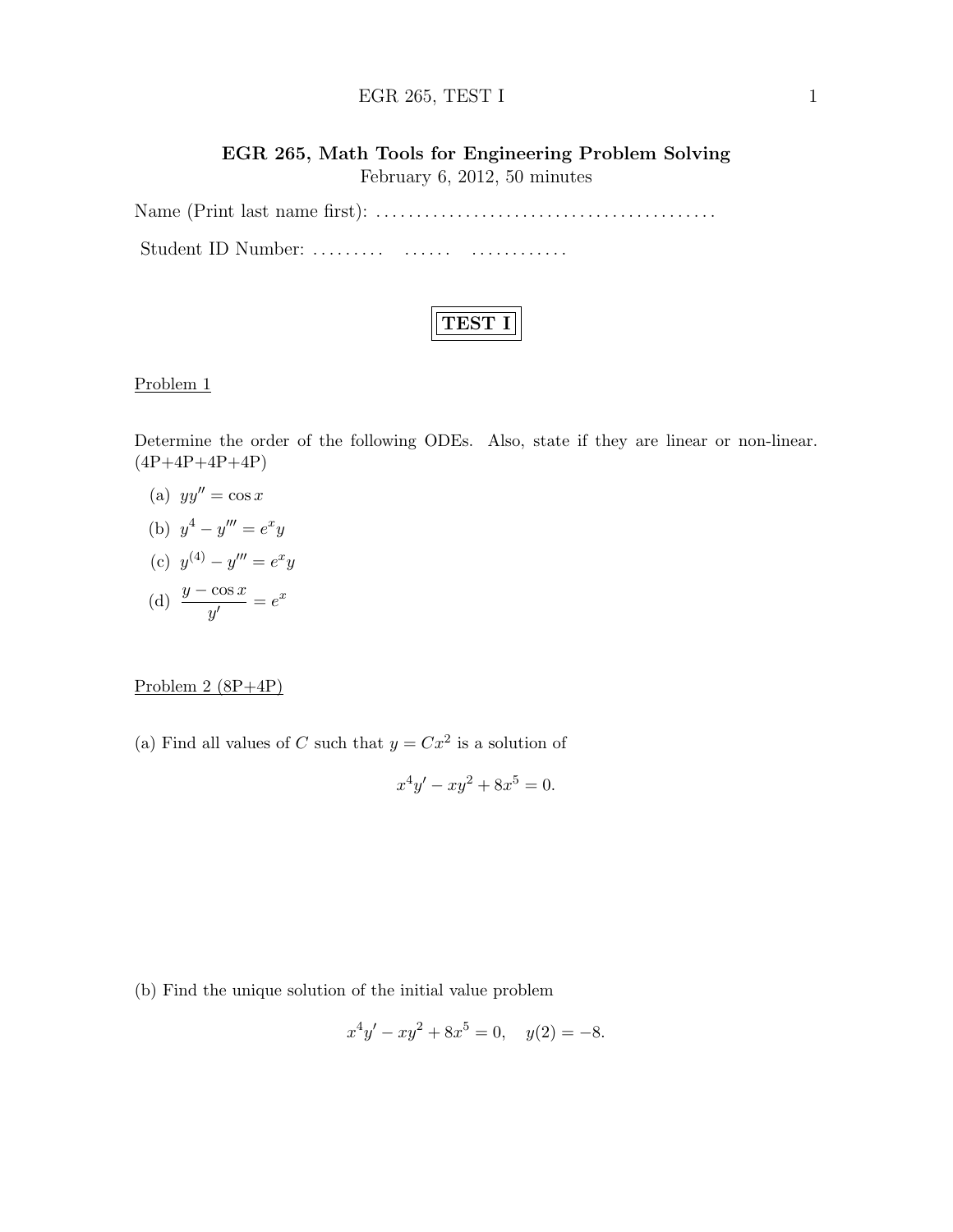Below the direction field for  $y' = x^2y$  is given.

1 1 1 1 1 1 1 1 1 1 <del>1 1 - 1</del> 1 1 1 1 1 1 1  $1 / 7 - 2$  $-21$  $1 - l$  $I - I - I$  $\mathcal{L}$ £.  $I - E - I$  $\sim$   $\rightarrow$  $\lambda$  $-21$  $\mathcal{L}$  $\mathcal{L}$  $11111112222$  $- - 1111$ ユユエエエエエティング 一 ー ー インフェア , , , , , , , , , , , , , , , , , ,  $\frac{1}{2}$  =  $\frac{2}{2}$  /// f.  $11111$  $\overline{\phantom{a}}$  $-22$  $11111$  $\omega_{\alpha} = \omega_{\alpha} - \omega_{\alpha}$  $1111$  $\overline{1}$ ຸ  $\ddot{x}$  $\ddot{\phantom{0}}$  $\sim$   $-$ 42)  $\bar{\textbf{v}}$  $\lambda$  $\chi$  $\ddot{x}$  $\ddotmark$  $\sim$   $\sim$   $\sim$   $\sim$ X ١  $\overline{\phantom{0}}$  $\sim$   $\mid$ Y.  $\mathbf{t}$ X  $\lambda$  $\ddotmark$  $\overline{\phantom{a}}$  $\frac{1}{1}$   $\frac{1}{1}$   $\frac{1}{1}$   $\frac{1}{1}$   $\frac{1}{1}$   $\frac{1}{1}$   $\frac{1}{1}$   $\frac{1}{1}$   $\frac{1}{1}$   $\frac{1}{1}$   $\frac{1}{1}$   $\frac{1}{1}$   $\frac{1}{1}$   $\frac{1}{1}$   $\frac{1}{1}$   $\frac{1}{1}$   $\frac{1}{1}$   $\frac{1}{1}$   $\frac{1}{1}$   $\frac{1}{1}$   $\frac{1}{1}$   $\frac{1}{1}$  N 1 1 1 1 1 1 1 1 1 x x x x x x x x x  $\lambda$   $\lambda$   $\lambda$ 

Direction Field for  $y' = x^2 y$ 

- (a) Sketch the solution  $y(x)$  of  $y' = x^2y$  with initial value  $y(0) = 1$ . (Note: Do not solve the DE! $(4P)$
- (b) From your sketch determine  $\lim_{x\to\infty} y(x)$  and  $\lim_{x\to-\infty} y(x)$ . (4P)
- (c) Is it possible that two solution curves for  $y' = x^2y$  cross one another in the direction field? Justify! (2P)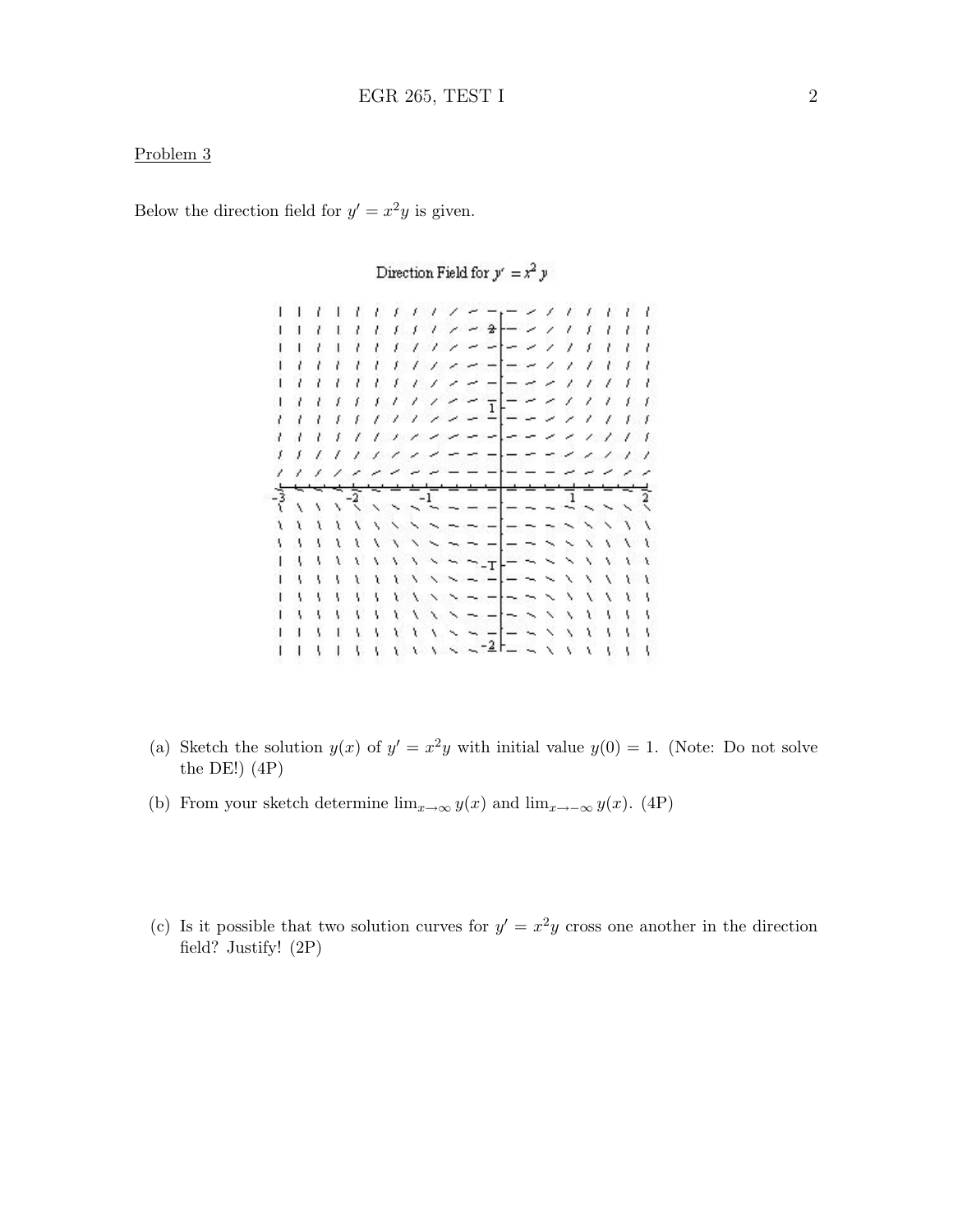Solve the IVP (15P)

$$
4y^3y' = \cos x, \quad y(\pi/2) = 2.
$$

Problem 5

Solve the IVP (15P)

$$
\frac{y'}{x} + 2y = 1, \quad y(0) = 1
$$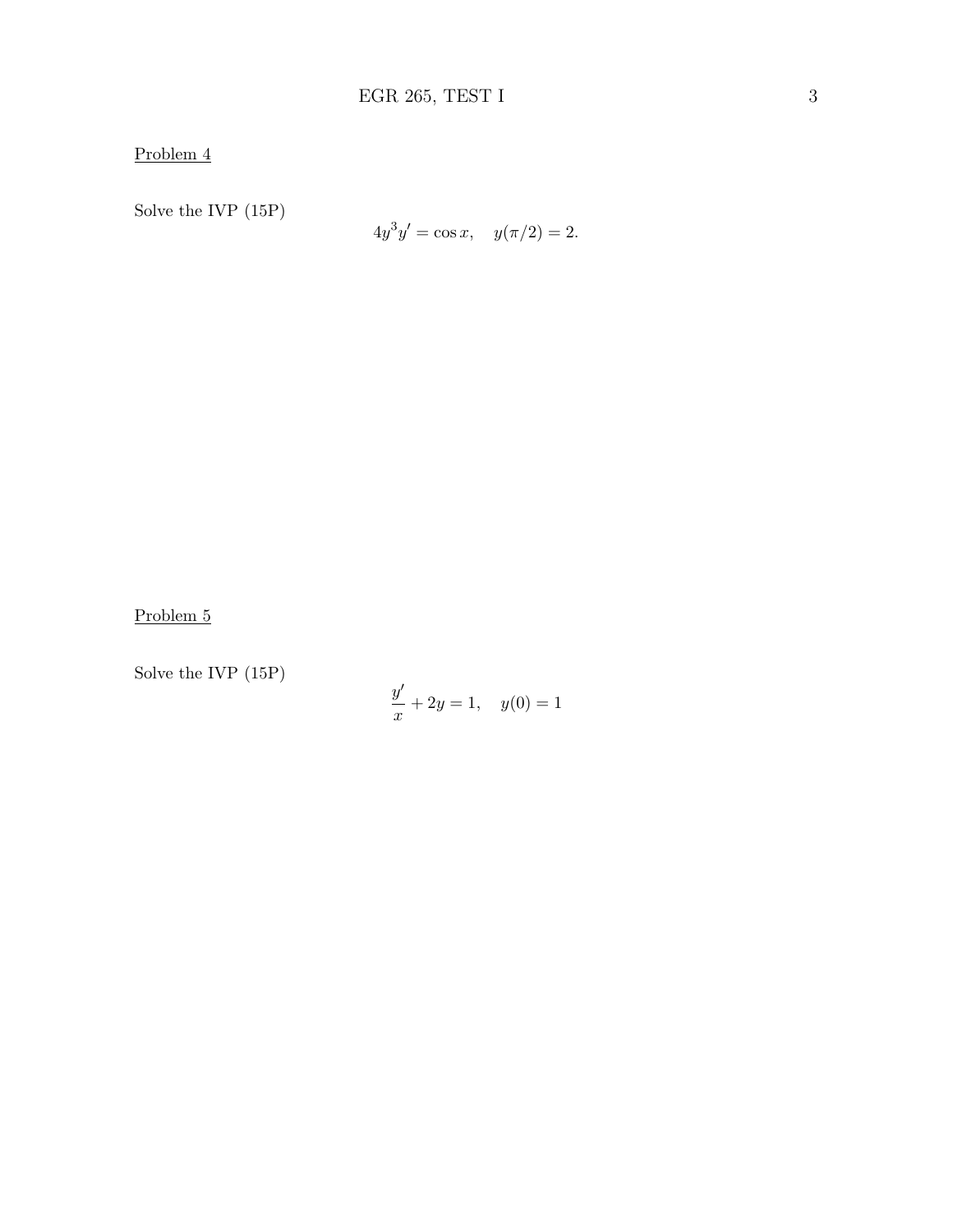Solve the IVP (15P)

$$
2x - y = y', \quad y(0) = 3
$$